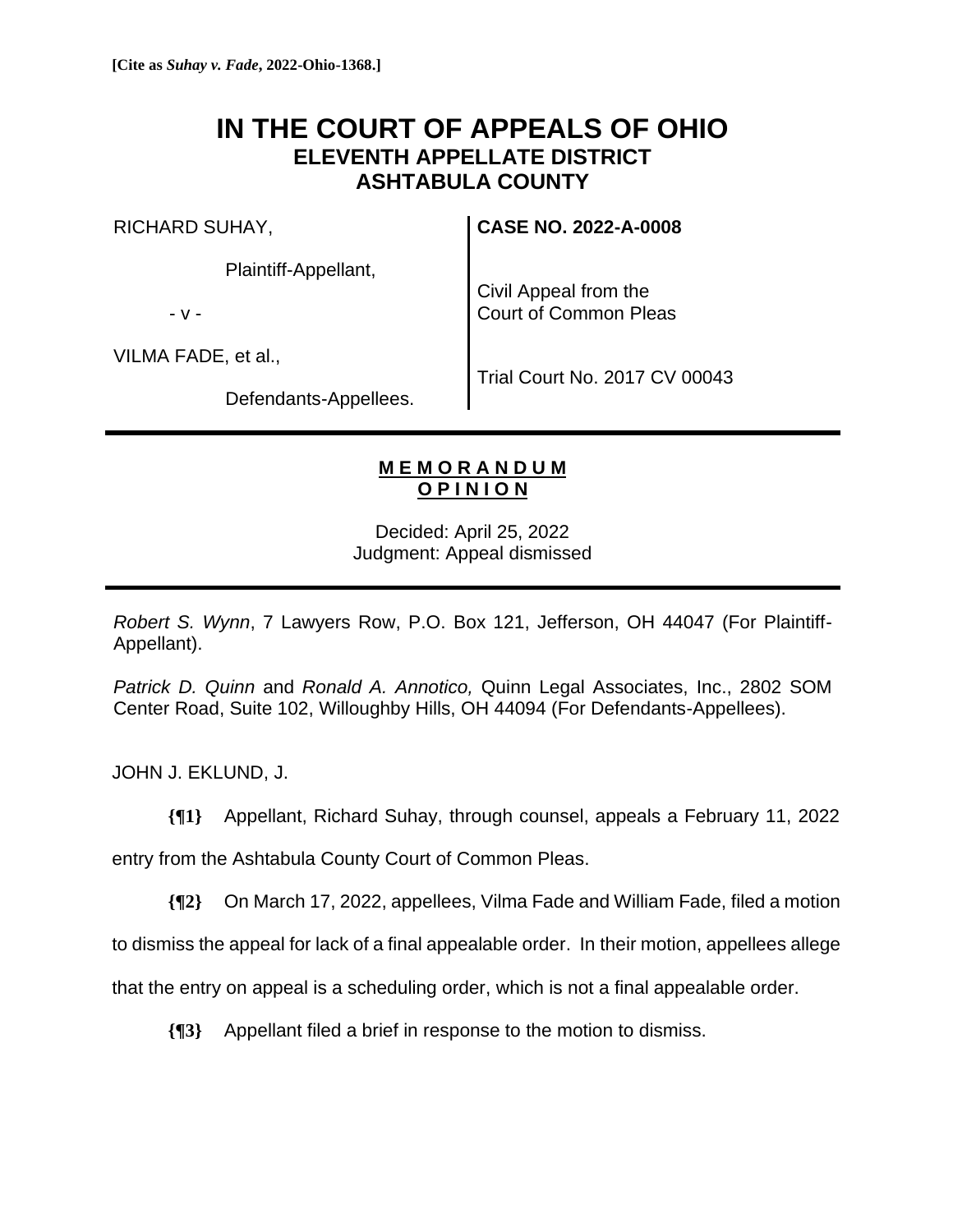**{¶4}** We must determine if there is a final order, as this court may entertain only those appeals from final judgments. *Noble v. Colwell*, 44 Ohio St.3d 92, 96 (1989). According to Section 3(B)(2), Article IV of the Ohio Constitution, a judgment of a trial court can be immediately reviewed by an appellate court only if it constitutes a "final order" in the action. *Germ v. Fuerst*, 11th Dist. Lake No. 2003-L-116, 2003-Ohio-6241, ¶ 3. If a lower court's order is not final, then an appellate court does not have jurisdiction to review the matter, and the matter must be dismissed. *Gen. Acc. Ins. Co. v. Ins. Co. of N. Am.*, 44 Ohio St.3d 17, 20 (1989). For a judgment to be final and appealable, it must satisfy the requirements of R.C. 2505.02 and if applicable, Civ.R. 54(B). *See Children's Hosp. Med. Ctr. v. Tomaiko*, 11th Dist. Portage No. 2011-P-0103, 2011-Ohio-6838, ¶ 3.

**{¶5}** R.C. 2505.02(B) defines a final order as one of the following:

**{¶6}** "An order is a final order that may be reviewed, affirmed, modified, or reversed, with or without retrial, when it is one of the following:

**{¶7}** "(1) An order that affects a substantial right in an action that in effect determines the action and prevents a judgment;

**{¶8}** "(2) An order that affects a substantial right made in a special proceeding or upon a summary application in an action after judgment;

**{¶9}** "(3) An order that vacates or sets aside a judgment or grants a new trial;

**{¶10}** "(4) An order that grants or denies a provisional remedy and to which both of the following apply:

**{¶11}** "(a) The order in effect determines the action with respect to the provisional remedy and prevents a judgment in the action in favor of the appealing party with respect to the provisional remedy.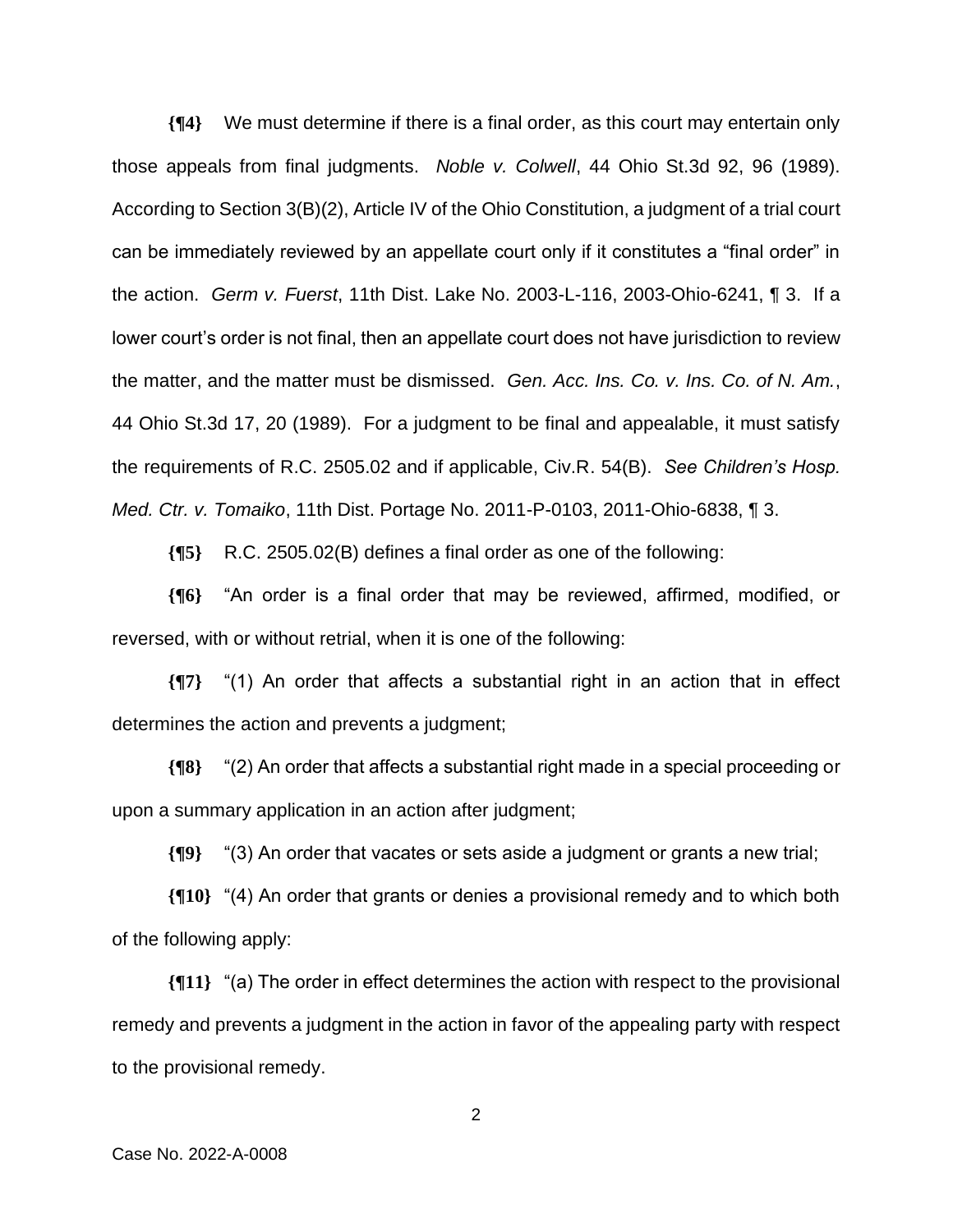**{¶12}** "(b) The appealing party would not be afforded a meaningful or effective remedy by an appeal following final judgment as to all proceedings, issues, claims, and parties in the action.

**{¶13}** "(5) An order that determines that an action may or may not be maintained as a class action;

**{¶14}** "(6) An order determining the constitutionality of any changes to the Revised Code \* \* \*;

**{¶15}** "(7) An order in an appropriation proceeding \* \* \*."

**{¶16}** For R.C. 2505.02(B)(2) to apply to this case, the orders under review must be made in a special proceeding, which is defined as "an action or proceeding that is specially created by statute and that prior to 1853 was not denoted as an action at law or a suit in equity." R.C. 2505.02(A)(2). This case does not involve a special proceeding in the context of final appealable orders**.** Thus, R.C. 2505.02(B)(2) does not apply.

**{¶17}** It is clear there is no entry vacating a judgment, granting a provisional remedy, dealing with a class action, determining the constitutionality of Am. Sub. S.B. 281 or Sub. S.B. 80, or dealing with an appropriation proceeding. Therefore, R.C. 2505.02(B)(3)-(7) do not apply.

**{¶18}** For R.C. 2505.02(B)(1) to apply to the appealed entry, it must affect a substantial right, determine the action, and prevent further judgment. Here, the entry does not fit into this category. Appellant is appealing an order scheduling a hearing. The hearing is about the privilege issue and to determine if appellant's attorney's testimony relates to a significant issue in the case that may require him to be a trial witness. The trial court also indicated that it "may receive evidence *in camera* if deemed appropriate."

3